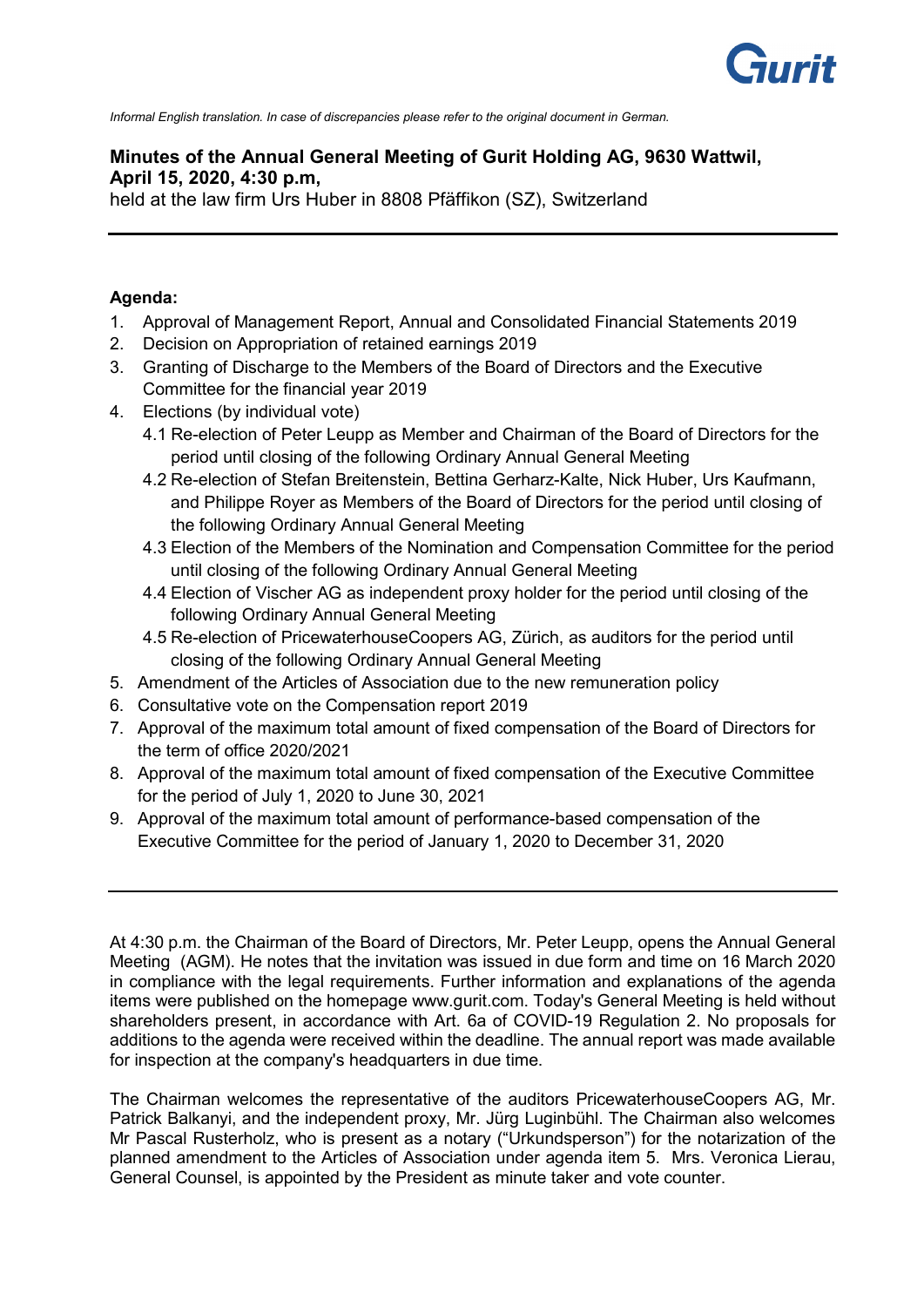For this General Meeting the **attendance** is announced as follows:

Out of a total of 660,000 shares (240,000 registered shares and 420,000 bearer shares), 239,650 registered shares with a par value of CHF 10 each and 205,851 bearer shares with a par value of CHF 50 each are represented by the independent proxy. In accordance with §11 of the Articles of Incorporation, each share carries one vote. A total of 67.5% of the votes are thus represented.

The Chairman notes that the General Meeting was duly convened and constituted and therefore has a quorum for all agenda items.

The Chairman thanks Mr. Rudolf Hadorn, the entire Gurit Executive Committee and the more than 3'000 employees worldwide for their excellent performance in 2019, as well as for their crisis management and enormous commitment under the current difficult conditions.

After these remarks, the Chairman begins the discussion of the individual agenda items.

## 1. Approval of Management Report, Annual and Consolidated Financial Statements 2019

The Chairman refers to the annual and consolidated financial statements contained in the Annual Report and the corresponding reports of the statutory auditors. Furthermore, the Chairman draws attention to the Statutory Auditors' recommendation contained in the audit reports to approve both the annual financial statements and the consolidated financial statements for 2019 and stated that the representative of the Statutory Auditors had confirmed to him before the General Meeting that he had no additional comments on the audit reports.

The proposal to approve the Management Report and the Annual and Consolidated Financial Statements for 2019 is approved as follows:

|               |         | in percent |
|---------------|---------|------------|
| Votes for     | 444'075 | 99.68%     |
| Votes against |         | በ%         |
| Abstentions   | 1.426   | በ 32%      |

### 2. Decision on Appropriation of retained earnings 2019

The proposal to distribute the amount of CHF 11,700,000 from the 2019 retained earnings of CHF 147,968,751 and to carry forward the remaining amount of CHF 136,268,751 to the new account is approved as follows:

|               |         | in percent |
|---------------|---------|------------|
| Votes for     | 445'425 | 99.98%     |
| Votes against |         | $0\%$      |
| Abstentions   | 76      | ስ ስን%      |

The President points out that the payment will be made on 21 April 2020.

## 3. Granting of Discharge to the Members of the Board of Directors and Executive Committee for the financial year 2019

The Chairman states that all persons who have participated in any way in the management of the company have no voting rights for this agenda item.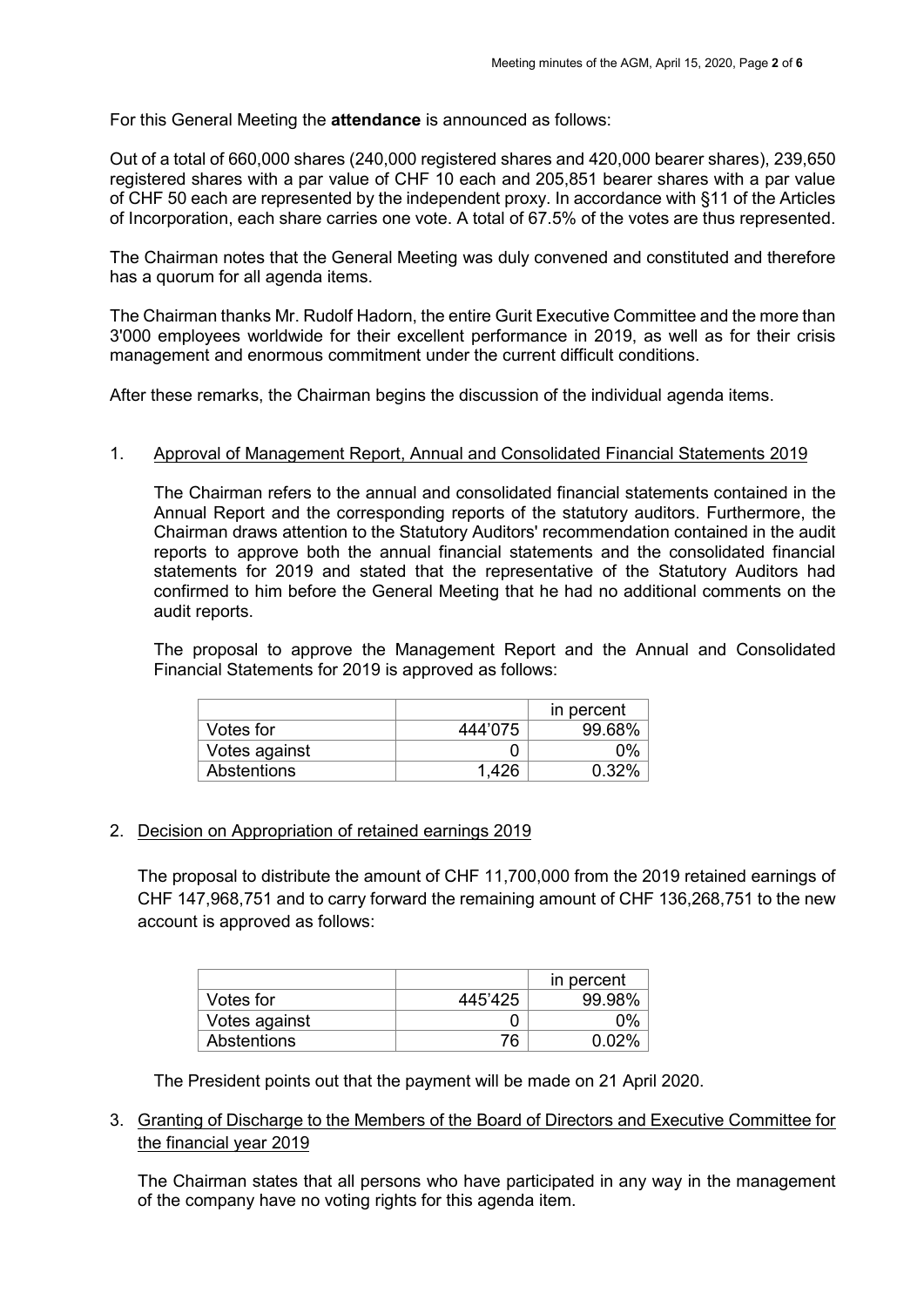The proposal to grant discharge to all members of the Board of Directors and the Executive Board for the 2019 financial year *in globo* is then approved as follows:

|               |         | in percent |
|---------------|---------|------------|
| Votes for     | 440'112 | 99.56%     |
| Votes against | 569     | 0.13%      |
| Abstentions   | 1'376   | 0.31%      |

### 4. Elections (by individual vote)

4.1. Re-election of Peter Leupp as member and Chairman of the Board of Directors until the end of the next ordinary General Meeting

The General Meeting re-elects Mr **Peter Leupp** with a clear majority for a further oneyear term of office until the end of the next Ordinary General Meeting as member and Chairman of the Board of Directors:

|               |         | in percent |
|---------------|---------|------------|
| Votes for     | 425'712 | 95.56%     |
| Votes against | 18'363  | 4 12%      |
| Abstentions   | 1'426   | $0.32\%$   |

4.2. Re-election of Stefan Breitenstein, Dr Bettina Gerharz-Kalte, Nick Huber, Urs Kaufmann and Philippe Royer as members of the Board of Directors until the end of the next Annual General Meeting

4.2.1 The Annual General Meeting re-elected Mr **Stefan Breitenstein** as a member of the Board of Directors with a clear majority for a further one-year term of office until the conclusion of the next Annual General Meeting:

|               |         | in percent |
|---------------|---------|------------|
| Votes for     | 425'697 | 95.55%     |
| Votes against | 18'378  | 4.13%      |
| Abstentions   | 1'426   | $0.32\%$   |

4.2.2 The General Meeting re-elects Dr. **Bettina Gerharz-Kalte** as a member of the Board of Directors with a clear majority for a further one-year term of office until the conclusion of the next ordinary General Meeting:

|               |         | in percent |
|---------------|---------|------------|
| Votes for     | 425'622 | $95.54\%$  |
| Votes against | 18'453  | 4.14%      |
| Abstentions   | 1'426   | በ 32%      |

4.2.3 The General Meeting re-elected Mr. **Nick Huber** as a member of the Board of Directors with a clear majority for a further one-year term of office until the conclusion of the next ordinary General Meeting:

|               |         | in percent |
|---------------|---------|------------|
| Votes for     | 425'632 | $95.54\%$  |
| Votes against | 18'443  | 4 14%      |
| Abstentions   | 1'426   | 0.32%      |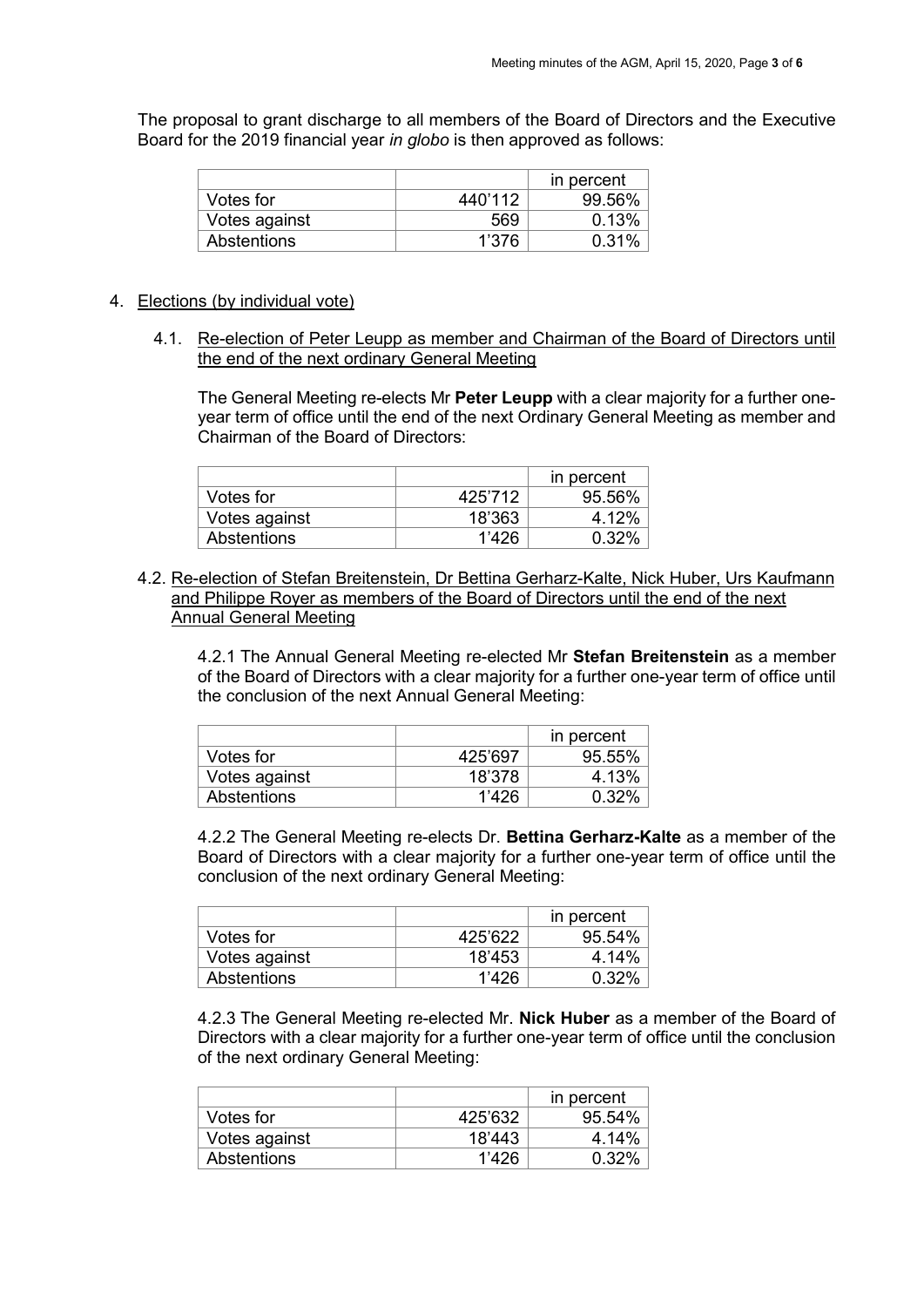4.2.4 The General Meeting re-elects Mr **Urs Kaufmann** as a member of the Board of Directors with a clear majority for a further one-year term of office until the end of the next ordinary General Meeting:

|               |         | in percent |
|---------------|---------|------------|
| Votes for     | 360'384 | 80.89%     |
| Votes against | 83'691  | 18.79%     |
| Abstentions   | 1'426   | $0.32\%$   |

4.2.5 The General Meeting re-elects Mr **Philippe Royer** as a member of the Board of Directors with a clear majority for a further one-year term of office until the conclusion of the next Ordinary General Meeting:

|               |          | in percent |
|---------------|----------|------------|
| Votes for     | 424'269  | 95.23%     |
| Votes against | 19'806   | 4.45%      |
| Abstentions   | $1'$ 426 | $0.32\%$   |

4.3. Election of the Members of the Nomination and Compensation Committee for the period until closing of the following Ordinary Annual General Meeting

4.3.1 The Annual General Meeting elects **Dr. Bettina Gerharz-Kalte** as a member of the Compensation Committee for a one-year term of office until the conclusion of the next Annual General Meeting by a clear majority:

|               |          | in percent |
|---------------|----------|------------|
| Votes for     | 425'231  | 95.45%     |
| Votes against | 18'844   | 4.23%      |
| Abstentions   | $1'$ 426 | $0.32\%$   |

4.3.2 The Annual General Meeting re-elects **Mr. Nick Huber** as a member of the Compensation Committee for a one-year term of office until the conclusion of the next Annual General Meeting with a clear majority:

|               |         | in percent |
|---------------|---------|------------|
| Votes for     | 410'407 | 9212%      |
| Votes against | 33'668  | 7.56%      |
| Abstentions   | 1'426   | 0.32%      |

4.3.3 The Annual General Meeting re-elects **Mr Urs Kaufmann** as a member of the Compensation Committee for a one-year term of office until the end of the next Annual General Meeting with a clear majority:

|               |         | in percent |
|---------------|---------|------------|
| Votes for     | 359'694 | 80.74%     |
| Votes against | 84'381  | 18.94%     |
| Abstentions   | 1'426   | $0.32\%$   |

4.3.4 The Annual General Meeting re-elects **Mr Peter Leupp** as a member of the Compensation Committee for a one-year term of office until the conclusion of the next Annual General Meeting with a clear majority:

|               |         | in percent |
|---------------|---------|------------|
| Votes for     | 399'089 | 89.58%     |
| Votes against | 44'986  | $10.10\%$  |
| Abstentions   | 1'426   | በ 32%      |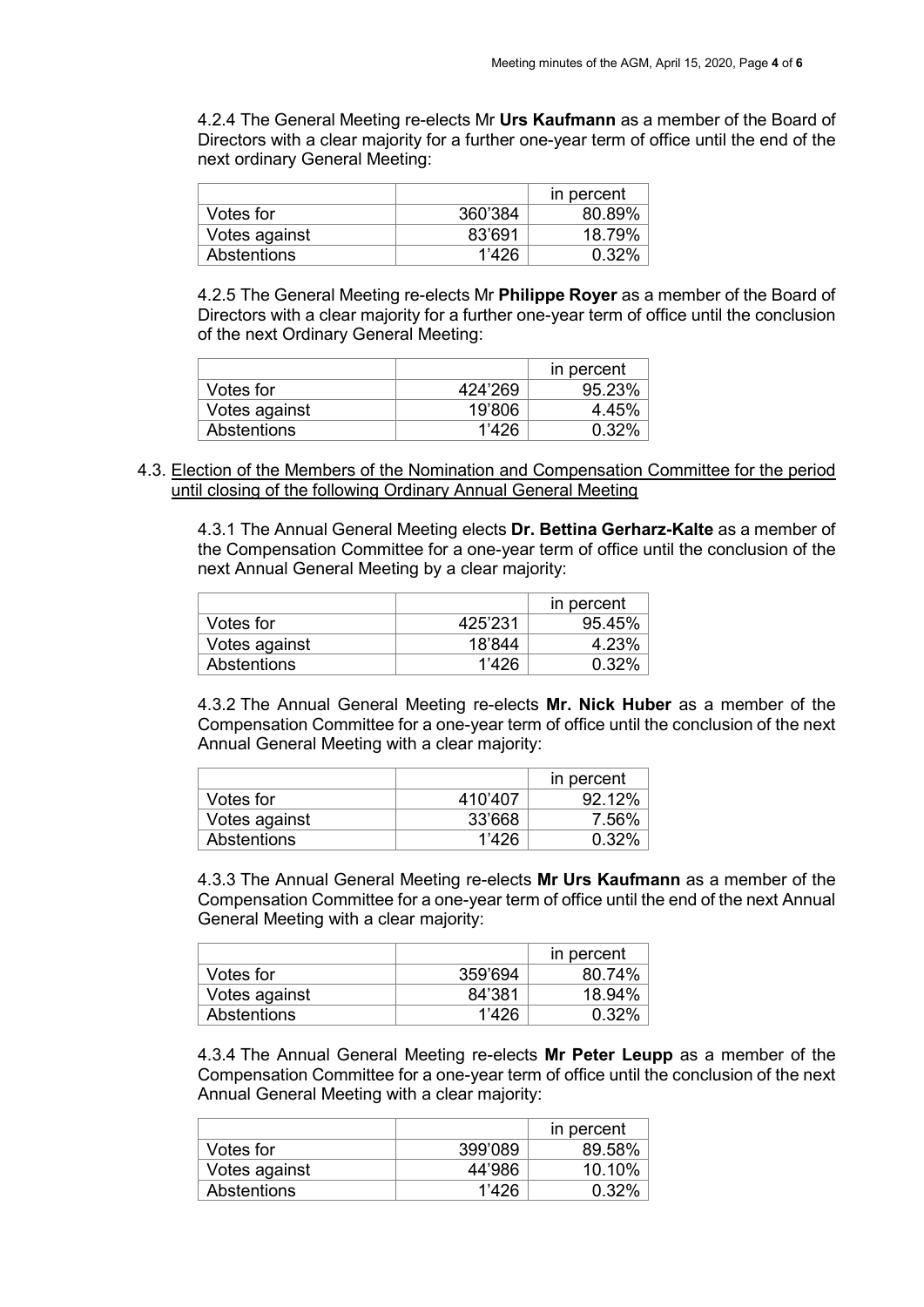4.4. Election of Vischer AG as independent proxy holder for the period until closing of the following Ordinary Annual General Meeting

The General Meeting elects **Vischer AG** with a clear majority for a one-year term of office until the end of the next ordinary general meeting as an independent proxy:

|               |         | in percent |
|---------------|---------|------------|
| Votes for     | 444'077 | 99.68%     |
| Votes against | 48      | $0.01\%$   |
| Abstentions   | 1'376   | 0.31%      |

4.5. Re-election of PricewaterhouseCoopers AG, Zürich, as auditors for the period until closing of the following Ordinary Annual General Meeting

The General Meeting re-elects **PricewaterhouseCoopers AG**, Zurich, as statutory auditors for a one-year term of office until the conclusion of the next Ordinary General Meeting with a clear majority:

|               |         | in percent    |
|---------------|---------|---------------|
| Votes for     | 413'377 | 92.79%        |
| Votes against | 30'698  | <u> 6 ጸ9%</u> |
| Abstentions   | 1'196   | በ 32%         |

### 5. Amendment of the Articles of Association due to the new remuneration policy

The President asks the notary present to authenticate the resolution on this agenda item.

The proposal of the Board of Directors to amend §§ 21, 23 and 24 of the Articles of Association is approved as follows with a clear majority:

|               |         | in percent |
|---------------|---------|------------|
| Votes for     | 427'533 | 95.97%     |
| Votes against | 17'892  | 4.01%      |
| Abstentions   | 76      | በ በን%      |

The Chairman submits a copy of the Company's Articles of Association and declares that these are the complete Articles of Association in force, taking into account the above amendments, which will be attached to the public deed.

6. Consultative vote on the Compensation report 2019

The Board of Directors' proposal to approve the 2019 remuneration report in an advisory vote is approved as follows:

|               |         | in percent |
|---------------|---------|------------|
| Votes for     | 398'143 | 89.37%     |
| Votes against | 45'982  | 10.32%     |
| Abstentions   | 1'376   | 0.31%      |

### 7. Approval of the maximum total amount of fixed compensation of the Board of Directors for the term of office 2020/2021

The proposal of the Board of Directors to approve the maximum total fixed compensation for the members of the Board of Directors (six members including the Chairman) of CHF 720,000 in cash plus CHF 280,000 for the allotment of 175 bearer shares (at an assumed price of CHF 1,595 per bearer share) of the Company for the period until the close of the 2021 Annual General Meeting is approved as follows: